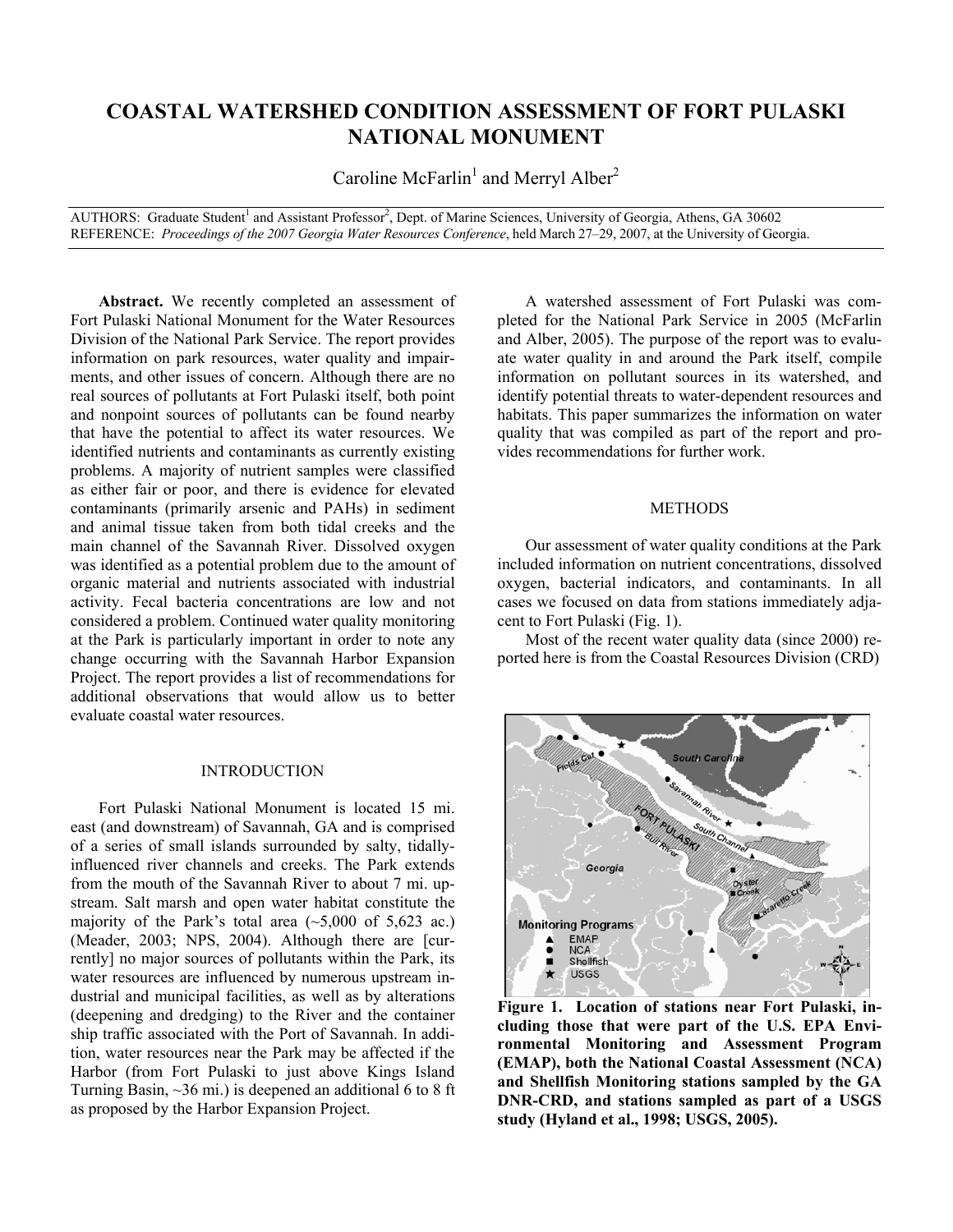of the GA Dept. of Natural Resources (DNR). CRD collects samples near Fort Pulaski as a part of two ongoing programs: the State's shellfish monitoring and EPA's National Coastal Assessment Program (NCA). CRD samples 4 shellfish stations immediately adjacent to Fort Pulaski monthly, and another 1-3 randomly selected sites are sampled once during the summer as part of the NCA program (n=9 sites total, 2000-2003). Measurements include dissolved nutrients (total dissolved nitrogen (TDN); ammonium (NH<sub>4</sub>); nitrate + nitrite (NO  $_3$ + NO<sub>2</sub>); total dissolved phosphorus (TDP); orthophosphate  $(PO<sub>4</sub>)$ ), dissolved oxygen (DO) concentrations, bacterial indicators (fecal coliform) and contaminants (metals and priority pollutants in sediment and animal tissue).

Additional sources of water quality data are from the NSF-sponsored GA Rivers Land Margin Ecosystem Research (LMER) Program at the University of GA (Wiebe and Sheldon unpublished data) and USGS sampling (USGS, 2005). Observations of contaminants in sediment and organisms comes from the EPA Environmental Monitoring and Assessment Program (EMAP) (Hyland et al., 1998); the 1998 EIS Savannah Harbor Expansion Feasibility Study (GPA, 1998); studies conducted for the Park Service by investigators at Savannah State University (Richardson and Sajwan, 2001 and 2002); and an independent study by Loganathan et al. (2001).

# **RESULTS**

**Dissolved Nutrients.** Average dissolved inorganic nutrient concentrations near Fort Pulaski are summarized in Table 1. The measurements from the various programs show quite a range: average DIN concentrations (the sum of  $NH_4$ ,  $NO_3$  and  $NO_2$ ) were lowest in the GA-CRD data set and highest in the GA Rivers LMER observations, and average PO4 concentrations were lowest in the NCA observations and highest in the USGS sampling. Station locations, sampling dates, and analytical methodology varied among the different programs, but these observations are in keeping with nutrient concentrations reported for South Carolina open waters and tidal creeks in summer 2000 (Van Dolah et al., 2002).

There are no EPA standards for dissolved nutrient concentrations, so we compared the observations to the criteria developed for the National Coastal Condition Report II (NCCRII) (U.S. EPA, 2004). For nitrogen, DIN concentrations less than 0.1 mg N  $L^{-1}$  are considered "Good;" those between 0.1 and 0.5 are considered "Fair;" and those above 0.5 are considered "Poor." By these criteria, 51% of the total DIN observations in the Fort Pulaski region of the Savannah River ( $n = 167$ ) are Good and 49% are Fair (none are Poor). For phosphorus, dissolved inorganic phosphorus (DIP) concentrations less than 0.01 mg

**Table 1. Nutrient concentrations (mg L-1) reported by various programs at stations adjacent to Fort Pulaski, GA and in South Carolina tidal creeks and open water. Nitrogen species as listed; DIN is Dissolved Inorganic Nitrogen; TDN is Total Dissolved Nitrogen; TDP is Total Dissolved Phosphorus. Data are means ± standard deviation.** 

| Program                      | <b>GA Rivers LMER</b>       | <b>USGS</b>       | <b>GA-CRD</b>     | <b>NCA Monitoring</b> | South Carolina    |
|------------------------------|-----------------------------|-------------------|-------------------|-----------------------|-------------------|
|                              | <b>Shellfish Monitoring</b> |                   |                   |                       |                   |
| # Stations                   | Transect, ~RM 0-8           | $\mathfrak{D}$    | 4                 | 6                     | 60                |
| <b>Dates of Observations</b> | vear-round                  | year-round        | year-round        | summer                | summer            |
|                              | $(1994-1996)$               | $(2002 - 2003)$   | $(2001 - 2003)$   | $(2000 - 2002)$       | (1999)            |
| Nitrogen $(mg N L-1)$        |                             |                   |                   |                       |                   |
| $NH_4$ (# obs)               | $n=15$                      | $n = 48$          | $n = 578$         | $n=6$                 | $n=53$            |
| $mean \pm SD$                | $0.072 \pm 0.025$           | $0.049 \pm 0.033$ | $0.044 \pm 0.028$ | $0.064 \pm 0.035$     | $0.051 \pm 0.064$ |
| min-max                      | $0.014 - 0.105$             | $0.015 - 0.14$    | $0.007 - 0.131$   | $0.022 - 0.103$       | $0 - 0.280$       |
| $NO2 + NO3$ (# obs)          | $n=15$                      | $n=48$            | $n=98$            | $n=6$                 | $n=57$            |
| $mean \pm SD$                | $0.131 \pm 0.054$           | $0.103 \pm 0.049$ | $0.035 \pm 0.026$ | $0.110 \pm 0.121$     | $0.035 \pm 0.049$ |
| min-max                      | $0.023 - 0.194$             | $0.025 - 0.23$    | $0.001 - 0.130$   | $0.004 - 0.291$       | $0 - 0.305$       |
| $DIN$ (# obs)                | $n=15$                      | $n=48$            | $n=98$            | n=6                   | $n=50$            |
| $mean \pm SD$                | $0.203 \pm 0.072$           | $0.152 \pm 0.066$ | $0.079 \pm 0.044$ | $0.174 \pm 0.124$     | $0.094 \pm 0.087$ |
| min-max                      | $0.079 - 0.294$             | $0.045 - 0.31$    | $0.008 - 0.211$   | $0.065 - 0.349$       | $0.006 - 0.380$   |
| $TDN$ (# obs)                | $n=10$                      |                   |                   |                       | $n=59$            |
| $mean \pm SD$                | $0.391 \pm 0.062$           |                   |                   |                       | $0.594 \pm 0.146$ |
| min-max                      | $0.282 - 0.471$             |                   |                   |                       | $0.361 - 0.950$   |
| Phosphorus (mg P $L^{-1}$ )  |                             |                   |                   |                       |                   |
| $PO4$ (# obs)                | $n=15$                      | $n=48$            | $n = 578$         | $n=2$                 | $n=60$            |
| $mean \pm SD$                | $0.027 \pm 0.010$           | $0.073 \pm 0.040$ | $0.023 \pm 0.011$ | $0.014 \pm 0.001$     | $0.023 \pm 0.034$ |
| min-max                      | $0.013 - 0.042$             | $0.03 - 0.19$     | $0.003 - 0.072$   | $0.014 - 0.021$       | $0 - 0.209$       |
| $\mathbf{TDP}$ (# obs)       |                             |                   | $n = 572$         |                       | $n=60$            |
| $mean \pm SD$                |                             |                   | $0.035 \pm 0.020$ |                       | $0.039 \pm 0.035$ |
| min-max                      |                             |                   | $0.018 - 0.100$   |                       | $0.006 - 0.255$   |

LMER (Wiebe and Sheldon, unpublished data), USGS (USGS, 2005), and South Carolina (Van Dolah et al., 2002)**.**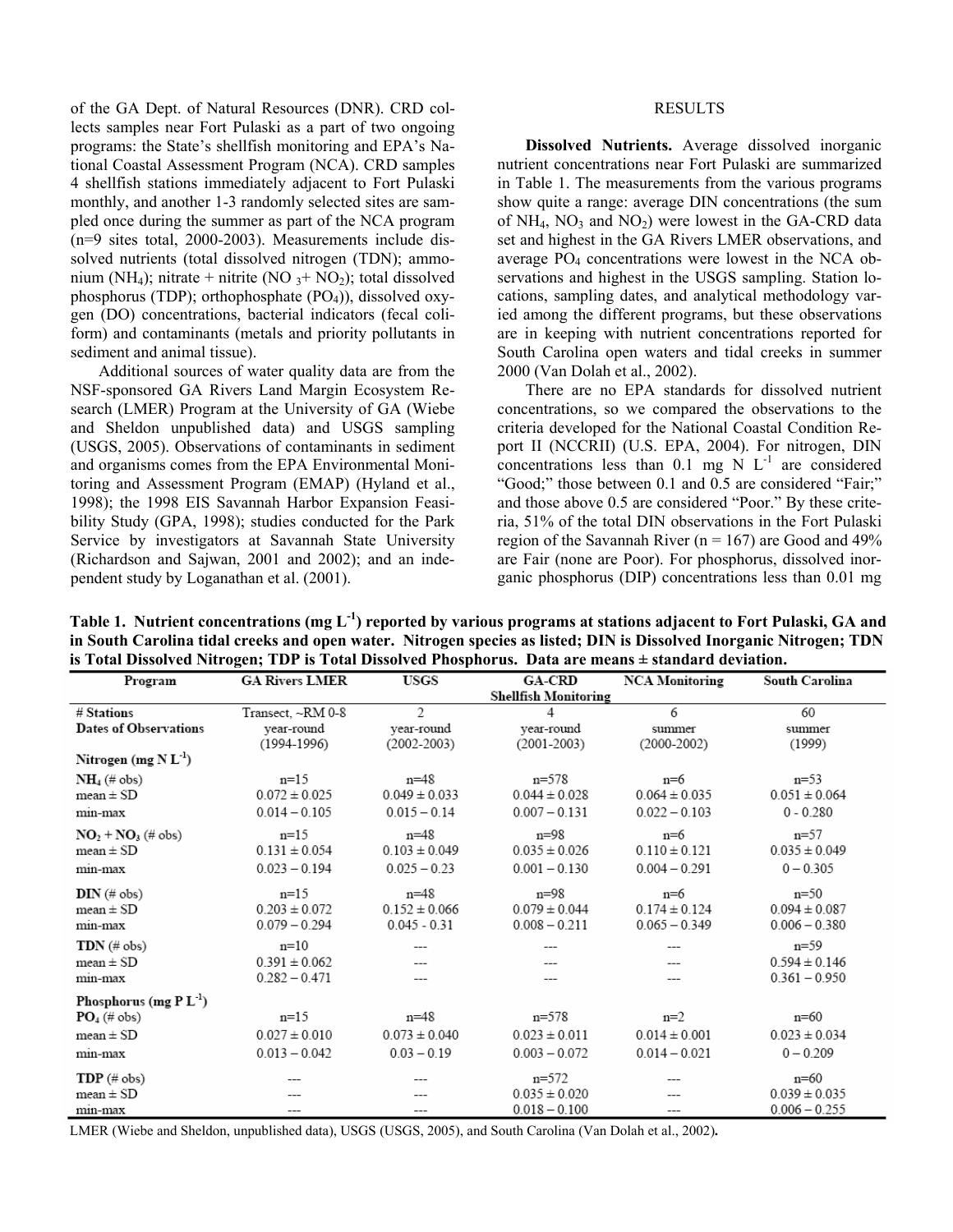$PL^{-1}$  are considered "Good;" those between 0.01 and 0.05 are considered "Fair;" and those above 0.05 are considered "Poor." By these criteria, 77% of the total DIP observations ( $n = 163$ ) are Fair; 4% are Good, and 19% are Poor. These results indicate that nutrient concentrations warrant continued observation in this area.

**Dissolved Oxygen.** Observations of DO concentrations in surface water come from samples collected by GA CRD for the Shellfish Monitoring Program. These measurements were generally taken at mid-day and thus do not reflect the daily minimum (which usually occurs just before dawn). Surface DO measurements ranged from 2.7 to 10.7 mg  $L^{-1}$  and averaged 5.8  $\pm$  1.7 mg  $L^{-1}$  from Mar 2000 – Apr 2004. Concentrations less than the GA EPD Recreational Water Quality Standard of 4 mg  $L^{-1}$  occurred 16% of the time (31 of 196 observations), with 6 of the observations falling below 3 mg  $L^{-1}$ . There was a distinct seasonal cycle in DO concentrations, with summertime minima and wintertime maxima (Figure 2). All observations of low DO occurred between May and Oct (these were nearly equally distributed across the 4 stations).

Information on DO concentrations throughout the water column come from samples taken by GA CRD for the NCA Program. Oxygen concentrations were measured at 1-m intervals during the late summer (either in Aug or Sept), when DO minima occur. DO concentrations during 2000, 2002, and 2003 ranged from 3.32 to 5.23 mg L-1, with surface water (<1 m) averaging  $4.38 \pm 0.57$  and bottom water (the lowest measurement in a profile) averaging  $4.03 \pm 0.62$ . Two stations near Elba Island Cut (~RM 6 in the North Channel) and two near the intersection of Turners Creek and the Bull River had average concentrations below 4 mg  $L^{-1}$ .

**Bacterial Contamination.** Fecal coliform concentrations were measured at the four CRD Shellfish stations located in Oyster Creek, which is the only approved site for shellfish harvest in Chatham Co. Of the 584 monthly observations taken between 1991 and 2004 (n =145-147 at each station), only 9 were above the GA criterion for coastal recreational water (100 CFU/100 ml). In order to evaluate similar monthly sampling, Van Dolah et al. (2002) considered 43 CFU/100 ml as representative of marginal conditions and >400 CFU/100 ml as degraded conditions. In the CRD data set, 18 observations (3.1%) are considered marginal and 7 extremely high observations (1.2%), taken from June 1991 to July 2000, are considered degraded. Nearly half of these observations were at the most upstream station (#1222), which may reflect reduced flushing at this site. However, more recent measurements (2002-present) were  $\leq$ 5 CFU/100 ml, indicating improved conditions at this location.

**Contaminants.** According to the Environmental Impact Statement (EIS) done for the GA Ports Authority (GPA 1998), four heavy metals (cadmium, chromium, copper, and arsenic) were elevated (above effects range low (ERL) values), and butyltin and PAHs were enriched in channel sediments near Fort Pulaski in 1996 and 1997. However, associated toxicity and bioaccumulation tests for both heavy metals and organic contaminants indicated little to no effects on organisms. The EIS also provided information on contaminants found in the water: River reaches just above and below Fort Pulaski exceeded GA Water Quality Standards for copper  $(>2.9$  mg  $L^{-1}$ ) and nickel (>8.3 mg L<sup>-1</sup>); ammonia (max. 34,000 µg L<sup>-1</sup>) and manganese (max.  $2,130$  mg  $L^{-1}$ ) were elevated to levels previously found to cause toxic affects in marine organisms; and arsenic was elevated  $(-6.6 \text{ µg L}^{-1})$  but well below the GA Water Quality Standard.

Other studies conducted at the Park also showed some evidence for elevated contaminants in sediment and animal tissue. We compared sediment contaminants from the EMAP and NCA programs to ERL values and found no exceedances in either metal or organic contaminant concentrations, and all sediment toxicity tests were negative. However, arsenic was enriched in sediment at one NCA site (GA00-0030 had a concentration of 7 ppm, compared to the ERL value  $\sim$ 8 ppm). Loganathan et al. (2001) also reported concentrations of DDT (2.11 ppb) in North Channel sediments above ERL values. The EMAP/NCA program also conducted analyses of shrimp tissue. A total of 47 contaminants were detected between the two programs. Although none of these were above FDA guidelines (action or tolerance levels), arsenic and PAHs were elevated in comparison to EPA Risk Guidelines. Richardson and Sajwan (2001, 2002) also reported elevated concentrations of arsenic and PAHs in oyster tissue. It should be noted that tissue contaminant concentrations did de-



**Figure 2. Seasonal variation in mean dissolved oxygen averaged across 4 GA DNR-CRD Shellfish stations in Oyster Creek. Data from March 2000 - April 2004.**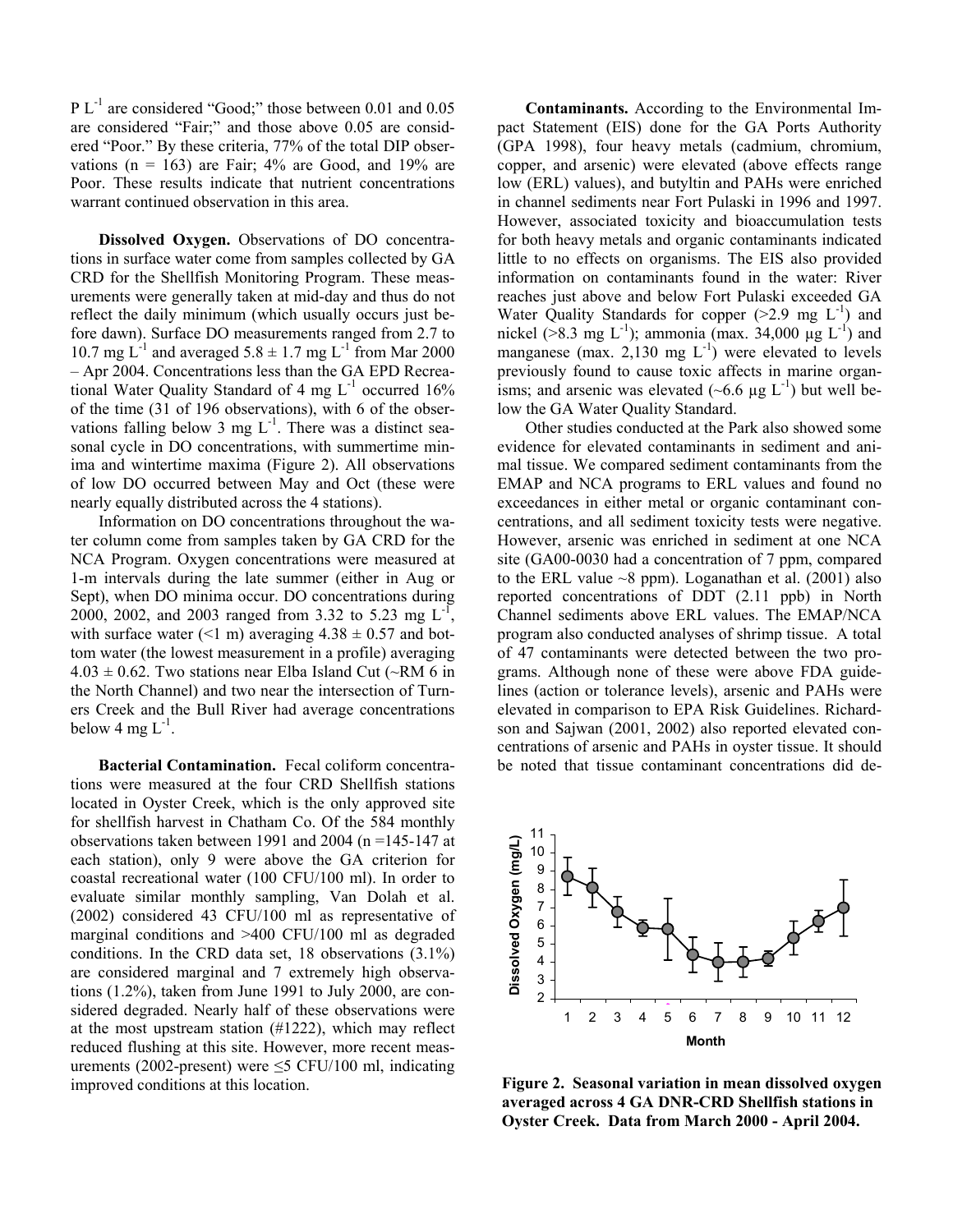crease between EMAP (sampled in 1995) and NCA (sampled in 2000): arsenic decreased from 0.26 to 0.04 ppm and total PAHs decreased from 0.15 to 0.008 ppm. However, these sites would still be rated "poor" according to the NCCRII criteria. Finally, Loganathan et al. (2001) reported elevated levels of PCBs in fish tissue (spot, silver sea trout, Atlantic croaker, and Atlantic menhaden).

# DISSCUSSION AND RECOMMENDATIONS

The watershed assessment of Fort Pulaski provided us with information that we used to assess the potential for impairment to the various water resources of the park. We classified nutrients and contaminants as existing problems, and DO as a potential problem based on the water quality data compiled for the report. Fecal coliform, in contrast, were not considered a problem. Below we provide the reasons for making these judgments and offer recommendations for improved sampling in the future.

Nutrients were identified as an existing problem at Fort Pulaski. Although nutrient observations were extremely limited, nearly half of the DIN and over half of the DIP measurements taken for the NCA and USGS programs were classified as fair or poor, which suggests that continued observation is important. It would also be useful to obtain measurements of dissolved organic nitrogen (DON) for the region. Long-term measurements at Skidaway Island, just outside the study area, show evidence of linear increases in DON concentration over the past 10 y, along with smaller, less obvious increases in DIN (Verity, 2002). Given that DON comprises approximately 80% of total dissolved nitrogen, additional measurements of DON would be informative.

Although neither the EMAP nor the NCA analyses yielded any contaminant that exceeded standards, these were considered an existing problem based on elevated concentrations of arsenic and organic contaminants in samples taken near the Park. In addition, the EMAP/NCA program did report slightly elevated PAH concentrations in shrimp tissue and there is also evidence for elevated concentrations of PCBs in fish tissue. The Park is also close to several potential sources of contaminants. There is a dredge spoil site located directly across from the Park, and several heavy metals (including arsenic) have been detected in sediments associated with other dredge disposal sites in close proximity to the area (Winger et al., 2000). In addition, numerous industries (including 20 Superfund sites) located upstream release contaminants to the groundwater, soil, or air. Both organisms and sediment should be tested for the compounds that have been reported or are known to be released in the area. Sediment toxicity tests would also be helpful. Lastly, it might be useful to test for emerging pollutants such as pharmaceuticals and hormones.

Dissolved oxygen was identified as a potential problem at Fort Pulaski based on observations of low DO in the tidal creeks and estuary. Concentrations are even lower just upstream of Fort Pulaski: mean DO decreased to less than  $\overline{4}$  mg L<sup>-1</sup> below a depth of only 2 m for all 21 NCA stations that span the Savannah Harbor. Although some areas in the GA rivers are naturally low in oxygen, the low DO observed in the Savannah is likely due to discharges of organic matter and/or nutrients associated with industrial activity. In a study conducted for the GA Ports Authority, the lowest mean DO concentrations were shown to occur at about RM 15, adjacent to the GA Ports Authority Ocean Terminal and downtown Savannah (ATM, 2000). Ten major point source dischargers were identified in the Harbor, 6 of which occurred between RM 13 and 20; 85% of the total point source discharges came from a single source located between RM 16.6 and 18.7 (ATM, 2004). There is also recent evidence for coast-wide decreases in DO that is likely caused by increased nutrient loading to the area (Verity et al., 2006). Based on these observations, we recommend taking some diel measurements of oxygen, as well as taking measurements in both surface and bottom water. Observations of DO are particularly critical during summer when concentrations generally reach their minima. If there were an indication of a real problem, it would be important to tie this information to observations of the distribution of organisms: are nekton leaving the area? are low oxygen concentrations affecting benthic organisms?

Fecal coliform bacterial concentrations sampled in Oyster Creek were generally low and are not considered a problem. Shellfishing is currently permitted in the area. However, it might be useful to collect additional samples in and around the Park to provide a more complete picture of bacterial contamination.

Water quality observations at the Park are ongoing. In addition to the CRD shellfish and NCA programs described above, the NPS established a fixed station in Aug 2006 at the Lazaretto Fishing Dock to record physical and water quality characteristics including DO and nutrient concentrations (following National Estuarine Research Reserve protocols). The Park Service is also scheduled to initiate a probabilistic survey in summer 2007 at 30 stations along a hydrographic profile in or adjacent to the Park boundary. Water quality (ph, DO, temp salinity and secchi depth) will be sampled every 5 y, and sediments (total organic carbon, grain size, and the full suite of EPA recommended priority and non-priority pollutants) will be sampled every 10 y, both of which will be useful for monitoring conditions at Fort Pulaski over time. Continued observations near Fort Pulaski will be particularly important if the proposed deepening of the main channel of the River occurs, as monitoring activities such as those described here will be necessary for documenting any future changes in the region.